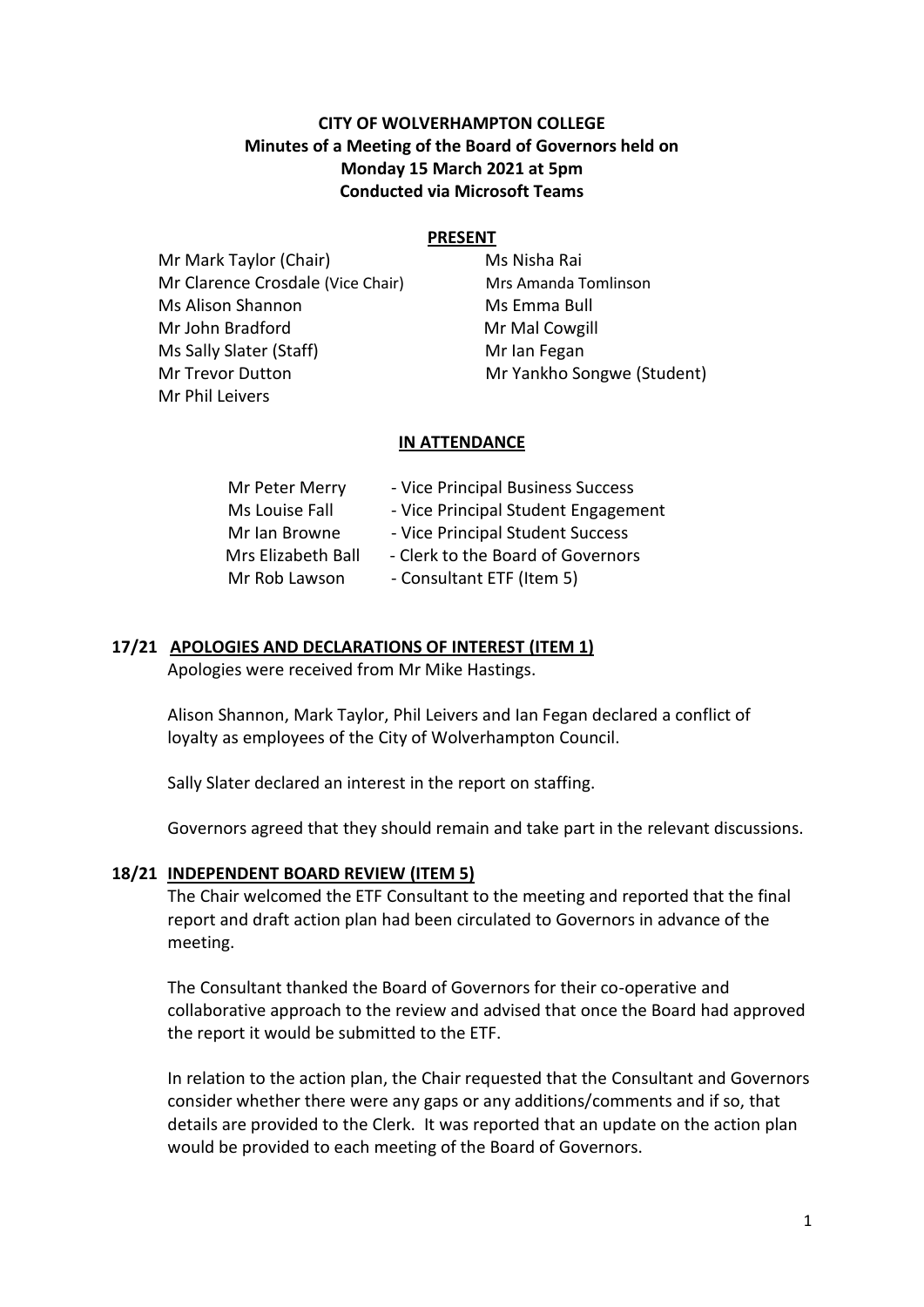Governors stated that they did not have questions in relation to the report as they have had various opportunities to comment and had been kept up-to-date with progress. As a result, there were no further comments or questions and Governors said that they were pleased that no extraordinary points had been recorded.

The Chair commented that it was disappointing that the report did not contain an overall conclusion about Governance at the College. Whilst the DfE did not currently allow such a conclusion to be included it was noted that the College will have the opportunity to provide feedback about the review which would be that an overall conclusion would enhance the process.

The Chair indicated that the report was technically confidential between the ETF and the College, but asked whether Governors considered that it should be put into the public domain.

Governors considered that there was nothing in the report that they were significantly concerned about and that the report and action plan should be made available for public inspection. It was noted that it could be published along with the non-confidential minutes of the meeting.

#### **It was resolved:**

- **- That the report from the Independent Board Review be approved.**
- **- That the draft action plan be endorsed with updates being provided at each meeting of the Board.**
- **- That the report and action plan be made available for public inspection with the non-confidential minutes of the meeting.**

### **19/21 MINUTES AND MATTERS ARISING (ITEM 2)**

### **Minutes**

The non-confidential and confidential minutes of the meeting held on 28 January 2021 and the minutes of the meeting held on 24 February 2021 were approved as a correct record.

### Matters arising

Governors noted that at the meeting on 28 January 2021 there had been a suggestion that students may be recognised for their support during the difficult period of the pandemic, and asked if this had been considered further.

The Vice Principal Student Engagement reported that at the moment students are being welcomed back, but that there is a student celebration each year where this could be specifically recognised.

### **20/21 REPORT ON OUTSTANDING ITEMS (ITEM 3)**

The Board of Governors noted the report and that some of the outstanding actions linked with the Independent Board Review, with others being deferred, ongoing or considered as part of the meeting.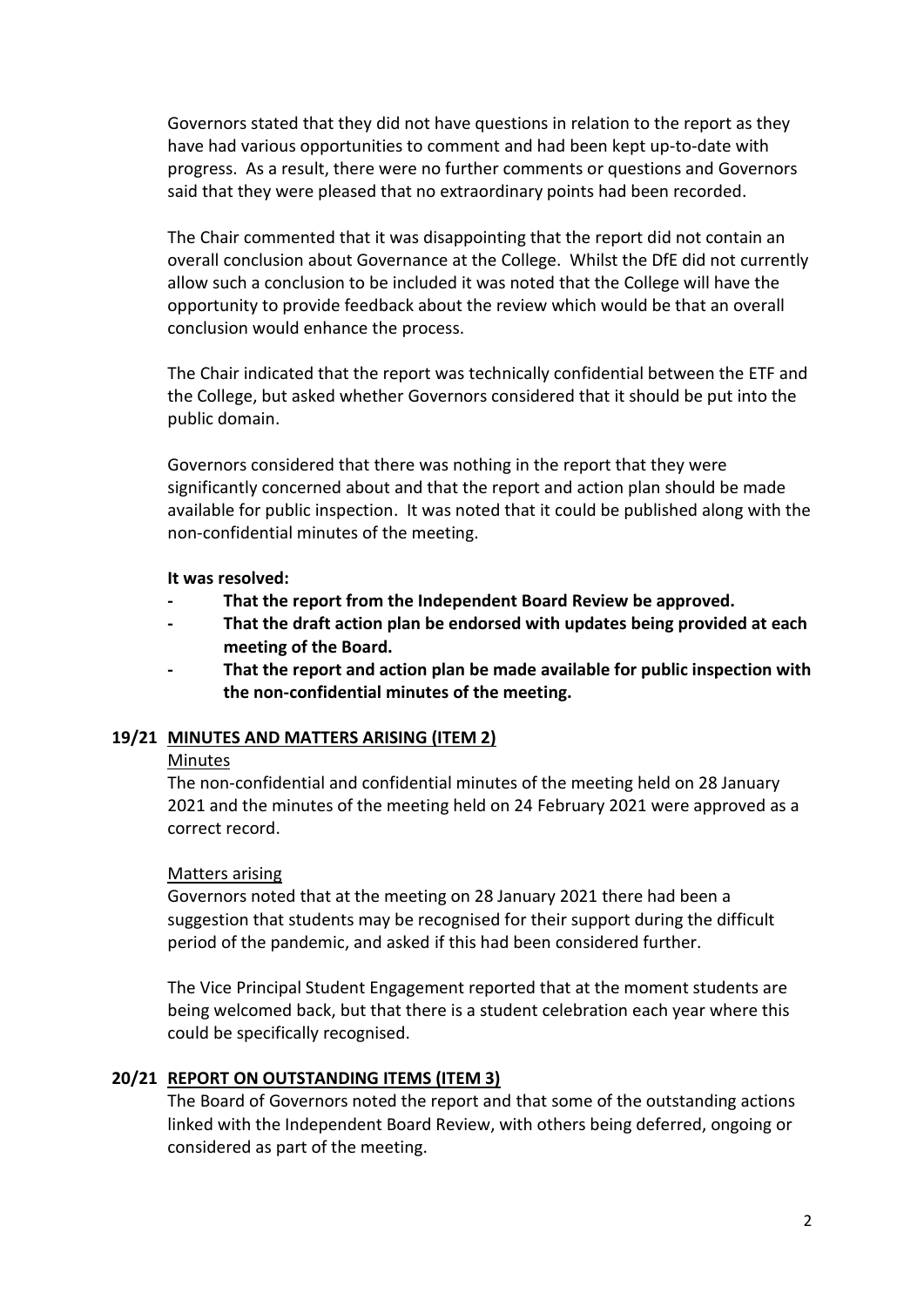The Principal reported that at the meeting in December 2020, it had been agreed to establish a Task and Finish Group to consider action to be taken in relation to the staff profile. However, he considered that this should be revisited and requested the Board to agree to the initial work being carried out by the Executive Management Team.

It was noted that this would align with the recommendation that a report on succession planning be made to the Board, which was being deferred until July 2021.

### **It was resolved that the report on outstanding actions be noted and updated for the next meeting.**

Governors noted the FE Commissioner's letter dated 22 February 2021 which had been circulated to all Chairs and Principals of Further Education and Sixth Form College Corporations.

It was noted that the letter included revised FE Commissioner Financial Benchmarks and the Vice Principal Business Success advised that he would be providing a report to a future meeting of the Board.

### *Yankho Songwe joined the meeting.*

## **22/21 REPORT FROM THE CAMPUS TRANSFORMATION OVERSIGHT GROUP (ITEM 6 (a))** The Board of Governors received the confidential minutes of the meetings of the

Campus Transformation Group which took place on 18 January 2021 and 1 March 2021.

It was noted that at the meeting on 1 March 2021, the group considered the draft Property Strategy which was endorsed for approval by the Board of Governors.

It was also noted that the Committee had considered its terms of reference and was recommending a minor change to the membership requirements.

### **It was resolved:**

- **- That the minutes of the meetings held on 18 January 2021 and 1 March 2021 be received.**
- **- That the updated Terms of Reference for the Group be approved.**

### **23/21 PROPERTY STRATEGY (ITEM 6 (b)) (CONFIDENTIAL)**

### **24/21 LOCAL RECOVERY STRATEGY (ITEM 7)**

The Principal presented the Local Recovery Strategy which had been developed to identify how the College is responding and supporting local economic recovery.

Governors were reminded of the sessions they had attended to consider and review the College's strategic options and that ultimately this will lead to the final Strategy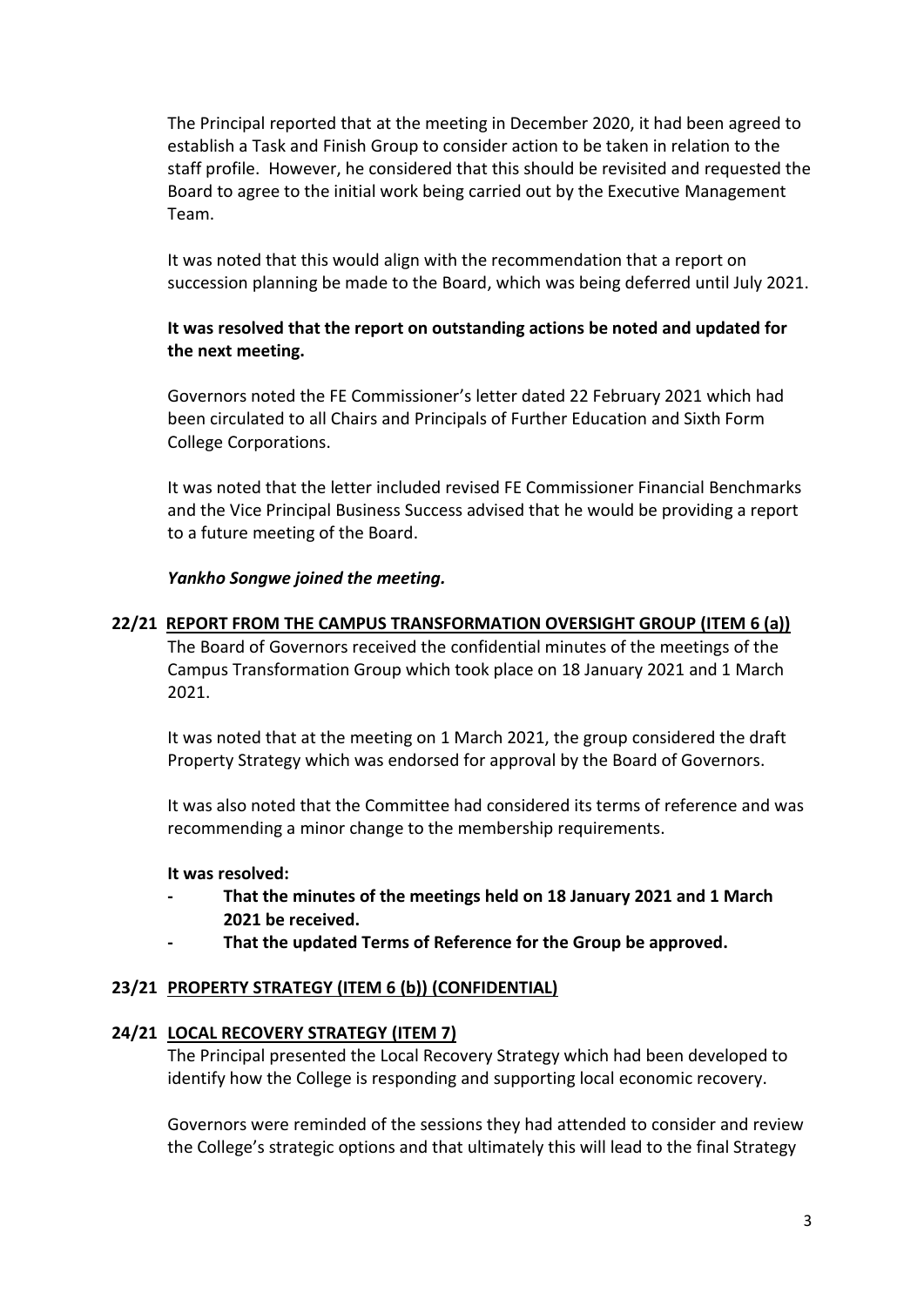Development Implementation plan in July which will be underpinned by the annual budget.

Key elements of the plan were highlighted including:

- The role of the Wolverhampton Anchor Network.
- The importance of Place Based Intervention.
- Data relating to the current local economic context and the College's current market share.
- The Wolverhampton Pound and getting more value for money.
- Funding Opportunities including funding for the development of Sector Workbased Academy Programmes.

It was emphasised that the College has a large role to play in supporting the local economy and the importance of Place Based Intervention was highlighted in targeting activity by area/street to reduce unemployment, low incomes and fuel poverty. The Principal confirmed that a postcode analysis of three constituencies linked to the CLQ development is taking place to identify how to best use resources.

Governors supported the emphasis on Place Based Intervention and highlighted the different types of data that is available for analysis, including that collected by the LEP.

The Principal confirmed that the College does work closely with organisations including the DWP, Job Centre and LEP, but that if Governors had access to further local intelligence he would be pleased to receive it.

The Board of Governors specifically noted the ongoing development of the College's response to Covid and the post lockdown recovery and that questions facing the Board and the strategic discussions will continue in advance of the presentation of the final Strategic Development Implementation Plan in July 2021.

### **It was resolved that the Board of Governors support and endorse the Local Recovery Strategy and its continuing development.**

### **25/21 COLLEGE REPORT (ITEM 8)**

### **1. Student Engagement**

### College re-opening

The Vice Principal Student Engagement presented the report which detailed the support provided for students during the lockdown period post-Christmas 2020 and the arrangements in place to support the return of students from 8 March 2021.

This included retaining the previous COVID 19 safety protocols and procedures and the updating of risk registers, together with ongoing liaison with Trade Unions who are supportive of the action being taken.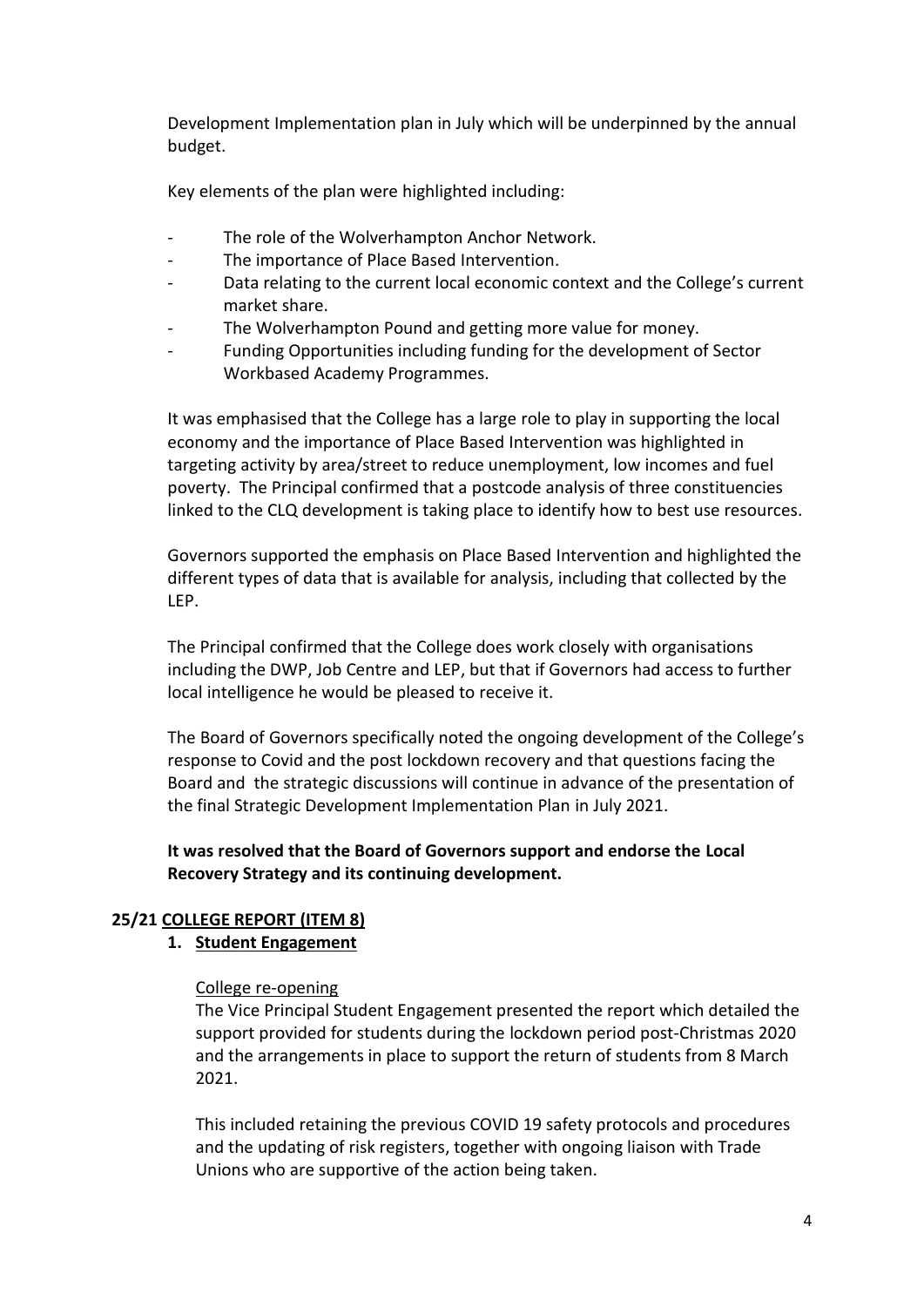Governors noted the intention for approximately 500 students each day to be on campus and the rationale for deciding who should return first. It was reported that having reviewed the data between 75 and80% of those students expected to return have come back into College, with others continuing to be supported virtually.

The Vice Principal Student Engagement reported that since writing the report there had been one further positive case of COVID 19 involving a student. Public Health England had been advised and the student is receiving appropriate support.

Governors were advised that asymptomatic testing has taken place at the Wellington Road Campus since January and that since 8 March a centre has been established at Paget Road.

Testing remains voluntary and so far, approximately 40% of students are engaging with the process, with 48% of staff taking advantage of home testing kits.

Governors asked whether there were any incentives that could be used to encourage students to take a test. The Vice Principal Student Engagement reported that students are given every encouragement to take up the offer of testing, however, the College would not wish to disadvantage a student who does not want to participate.

Governors noted that testing centres has been established at Wellington Road and Paget Road, but that it had been decided not to have a centre at Metro One. They asked why this was the case as although the campus is in close proximity to the testing centre at the Civic Centre, it may encourage more students to be involved.

The Vice Principal Student Engagement advised that the Metro One Campus did not open to students until last week and that the number of students returning would remain low until some of the service industries re-opened.

Governors thanked the Vice Principal Student Engagement for providing copies of the emails that are being sent to staff in relation to the College re-opening.

They noted that staff were being required to carry out tests twice per week, but that in fact testing remained voluntary. They asked whether staff testing is being logged.

The Vice Principal Student Engagement confirmed that testing is voluntary for staff and at this stage testing was not being monitored, although a record is being kept of the testing kits that are going out.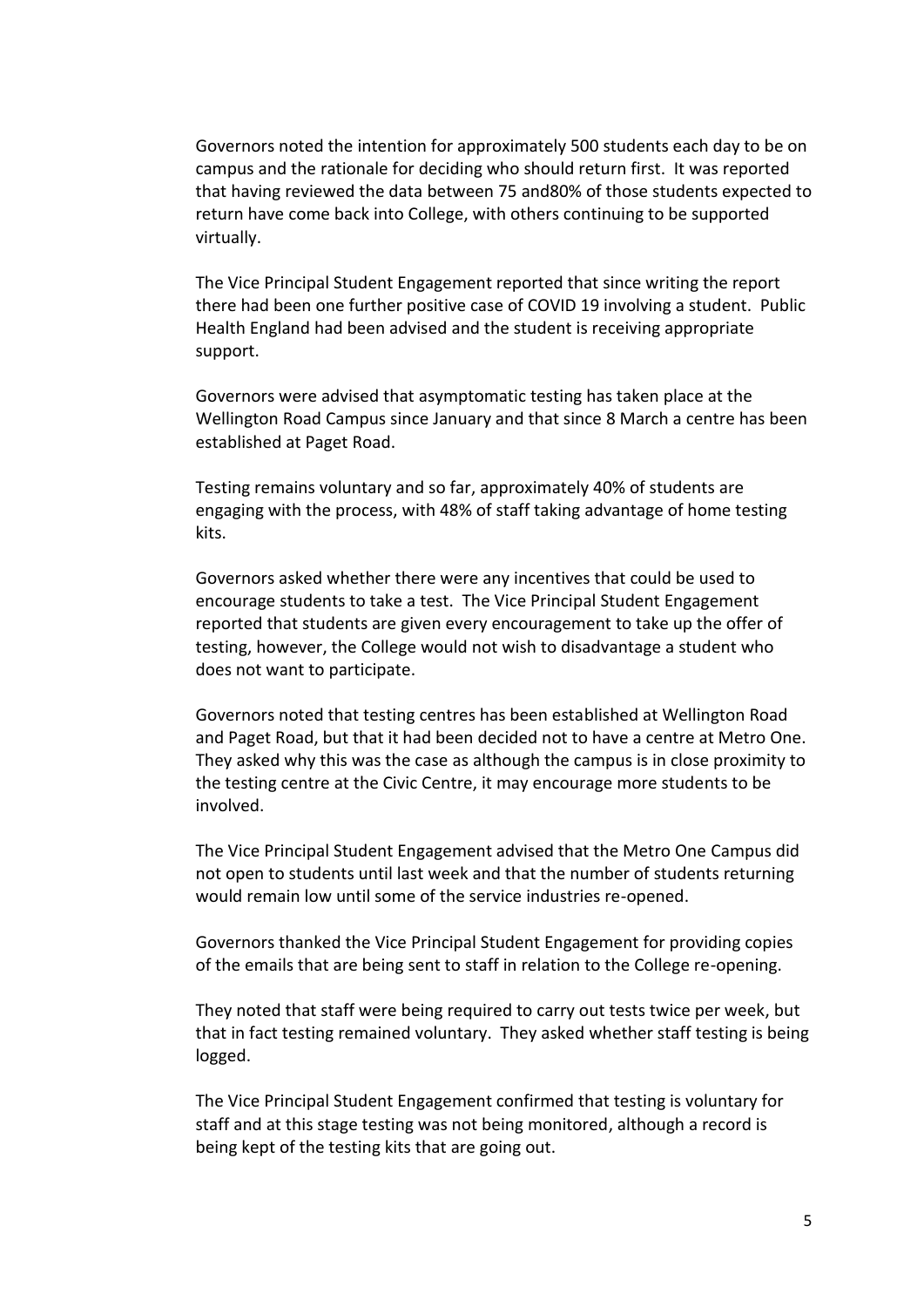### **It was resolved that the Board of Governors note the planning to support a safe phased return of students, apprentices and staff from w/c 8 March 2021.**

Higher Education Review of Compliance with Consumer Credit Legislation The Vice Principal Student Engagement reported that all Higher Education providers had been requested to undertake a review of compliance with consumer law (condition C1 of registration) during the first half of the spring term.

Having undertaken the review, the Vice Principal Student Engagement confirmed that the College has provided new or returning students with appropriate and relevant information and that no compliance risks have been identified.

### **It was resolved that the Board of Governors note the assurance of ongoing compliance with condition C1 as determined by the Office for Students.**

#### Full Time Student Recruitment Campaign

The Vice Principal Student Engagement presented animated slides which showed the College's refreshed marketing campaign aimed to attract full time students to the College.

It was reported that the campaign was aimed at increasing the College's market share and builds on the existing purpose of 'defining futures', also linking with the City Council strapline of 'out of darkness cometh light'.

It was noted that the campaign is also being personalised for different curriculum areas and that real students and case studies are being used to promote programmes, including apprenticeships.

The Vice Principal Student Success advised that in relation to curriculum planning there is a vision for technologies and future jobs and that presentations had been made as part of the Curriculum Planning meetings that are being attended by Governors.

Governors suggested that once the relevant information had been pulled together it would be helpful for this to be presented to the Board.

The Principal indicated that there is a significant amount of activity taking place in relation to Curriculum Planning and that it was important that this be captured and reported to Governors.

Governors asked whether, there was scope to involve students by obtaining their views on the marketing campaign. It was also emphasised that if the College wished to enrol more apprentices it was important to identify the avenues students would use for enrolment.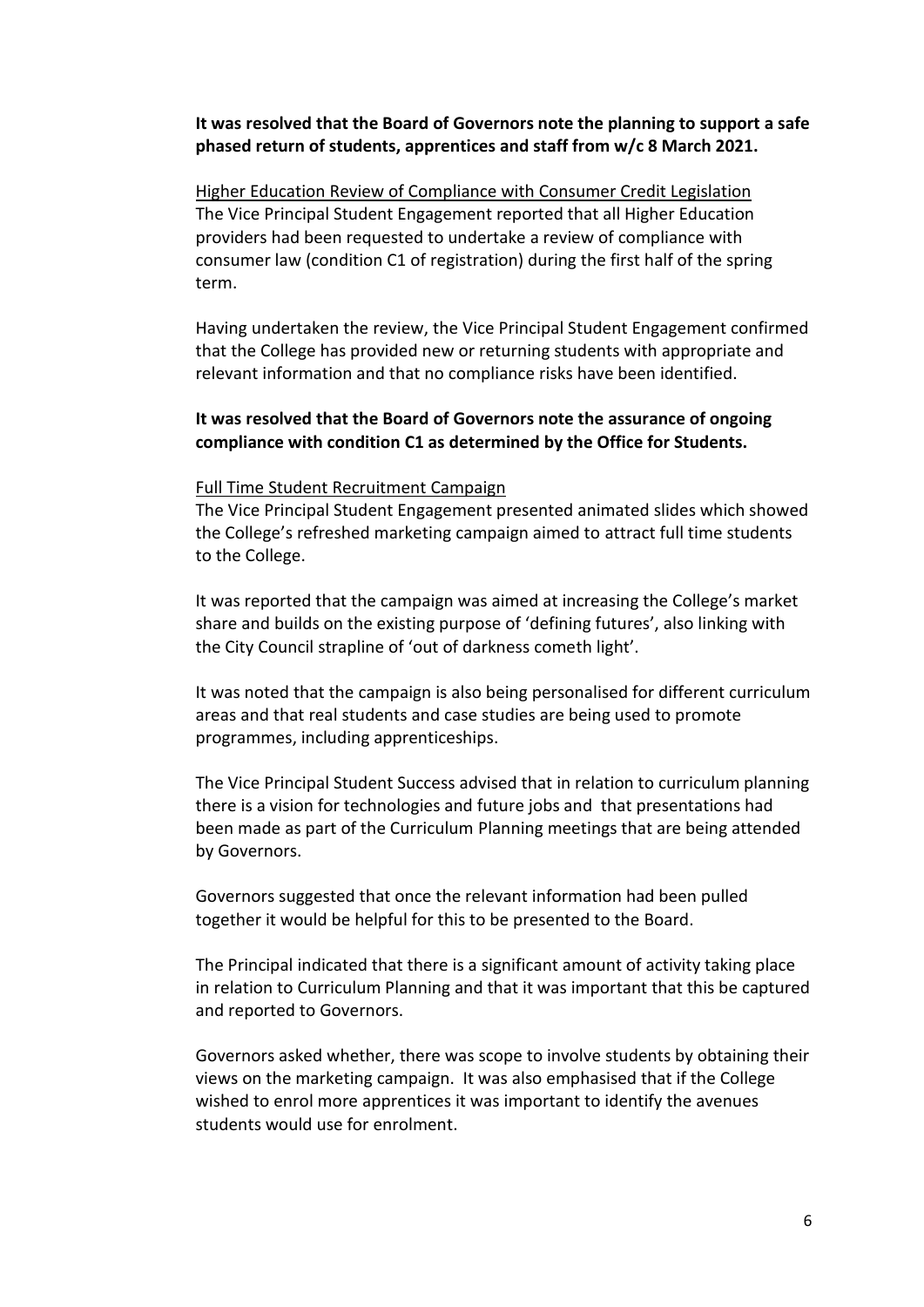The Vice Principal Student Engagement confirmed that the College does have a Student Council and that this is a way of engaging with and getting feedback from students. She confirmed that the College is also making more use of Google Analytics to find out where students are coming from.

The Principal reported that in relation to the City Learning Quarter there is an intention to involve students and use social media to obtain input about what the development could mean for our students and the future of the College.

It was noted that during Apprenticeship Week, the College has also used several case studies to promote the provision.

Governors asked whether the College was able to highlight what it does better than other local colleges and encourage students to choose this institution.

They were advised that the College is able to use its high success rates and promote its USP to encourage students to enrol. It was emphasised however, that it is often our staff that 'sell' the College

#### **It was resolved that the Board of Governors noted the report.**

#### **2. Student Success**

#### Learner Engagement

The Vice Principal Student Success presented the report which outlined the activity during the lockdown period to engage with students, including on-line live teaching sessions, recorded sessions, other on-line activities and selfdirected study.

Governors noted the levels of student engagement in each faculty and that this was particularly high in relation to A level provision, the faculty for Technology, Creative and Academic Studies and the Faculty for Professional, Leisure and Service Industries.

Areas hit hardest included the faculty for English and Maths and Foundation Learning, due to barriers to learning for many discrete adult learners, and the faculty for Employer Responsive as a result of the restrictions placed on learners and recruitment.

As reported, Governors noted that there was a phased return of students based on the urgency of the need for intervention. Phasing will continue until Easter when it is anticipated that 100% of students will have returned.

Governors asked whether students who did not have appropriate devices were accessing the College to use the facilities. The Vice Principal Student Success advised that some students do have a lack of connectivity or an appropriate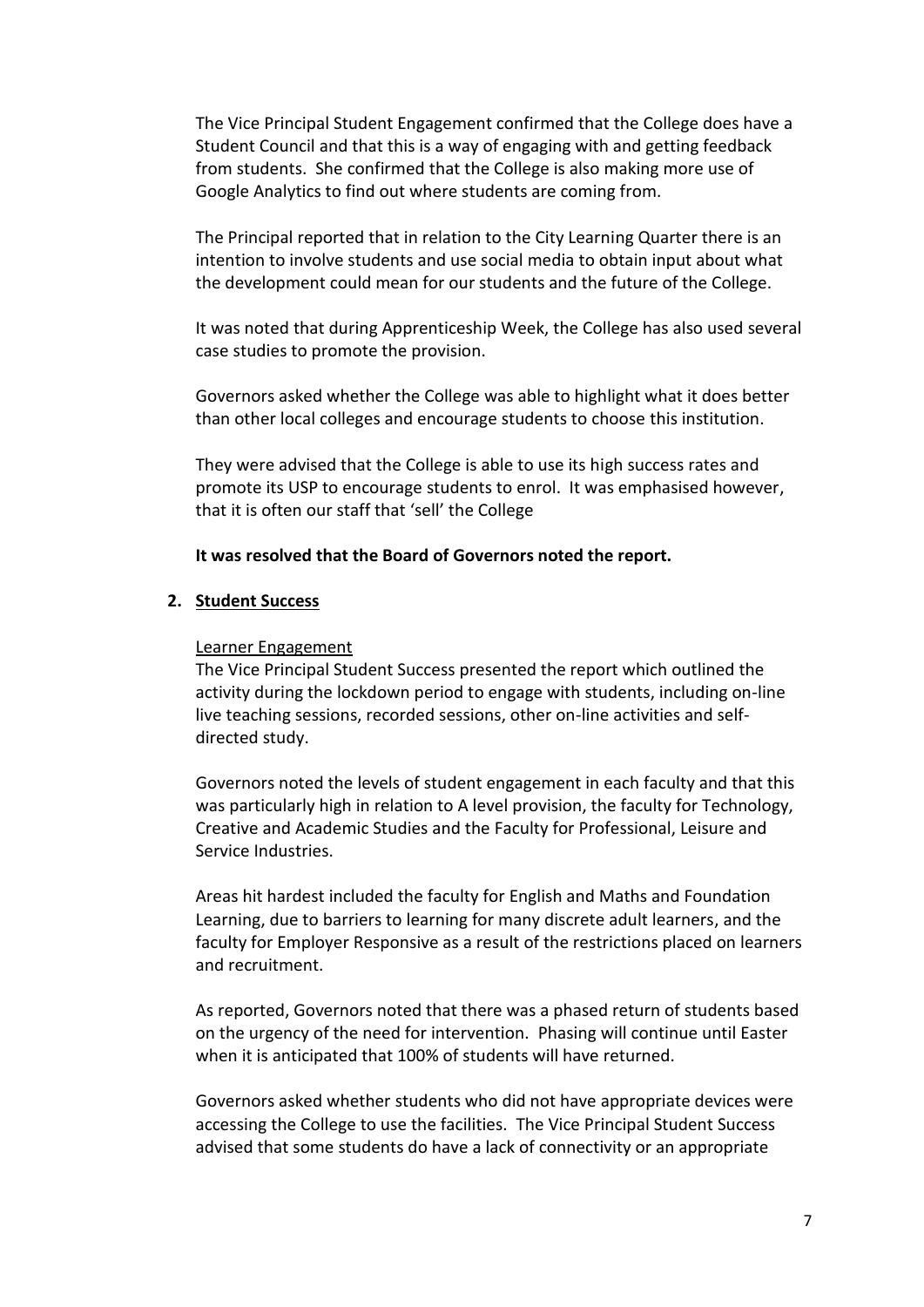device to use and where the College has not been able to provide these, students are accessing the College and using the computers on site.

Governors also asked whether any students had expressed concern about their level of progress and whether any additional support was required.

The Vice Principal Student Success advised that many students had expressed a concern about this and how they would be able to catch up. Whilst those that have engaged on line will not be so far behind, in most practical areas there was less engagement than if students were on site and as a result these students have been prioritised for return.

Governors asked if students had provided any feedback following the National Apprenticeship Week. It was reported that feedback from the event was very encouraging, but that it was difficult to measure how effective it had been apart from the views provided by the apprentices and employers.

Governors also asked about the theme of mental resilience and wellbeing and asked how this is tracked by the College and how students can be identified and supported.

The Vice Principal Student Engagement reported that even before the pandemic, the College had a health and wellbeing page on the website and that all safeguarding referrals were monitored closely. It was noted, however, that the Counselling service had been accessed more during lockdown and staff are continuing to use different ways of keeping in contact with students and providing support.

It was agreed that in the next report information would be included about the number of students seeking support.

#### *Action: Vice Principal Student Engagement*

**It was resolved that the Board of Governors note the continuing high levels of student engagement and innovation in learning during COVID 19.**

#### **3. Business Success**

January Management Accounts and Cash Position

The Vice Principal Business Success reported that the Management Accounts indicate an improving position with an operating deficit on a management accounts basis which is below budget.

He highlighted the key variances and stated that whilst there was a reduction in income, primarily as a result of the impact of the COVID 19 pandemic, there had been significant savings in relation to non-pay costs.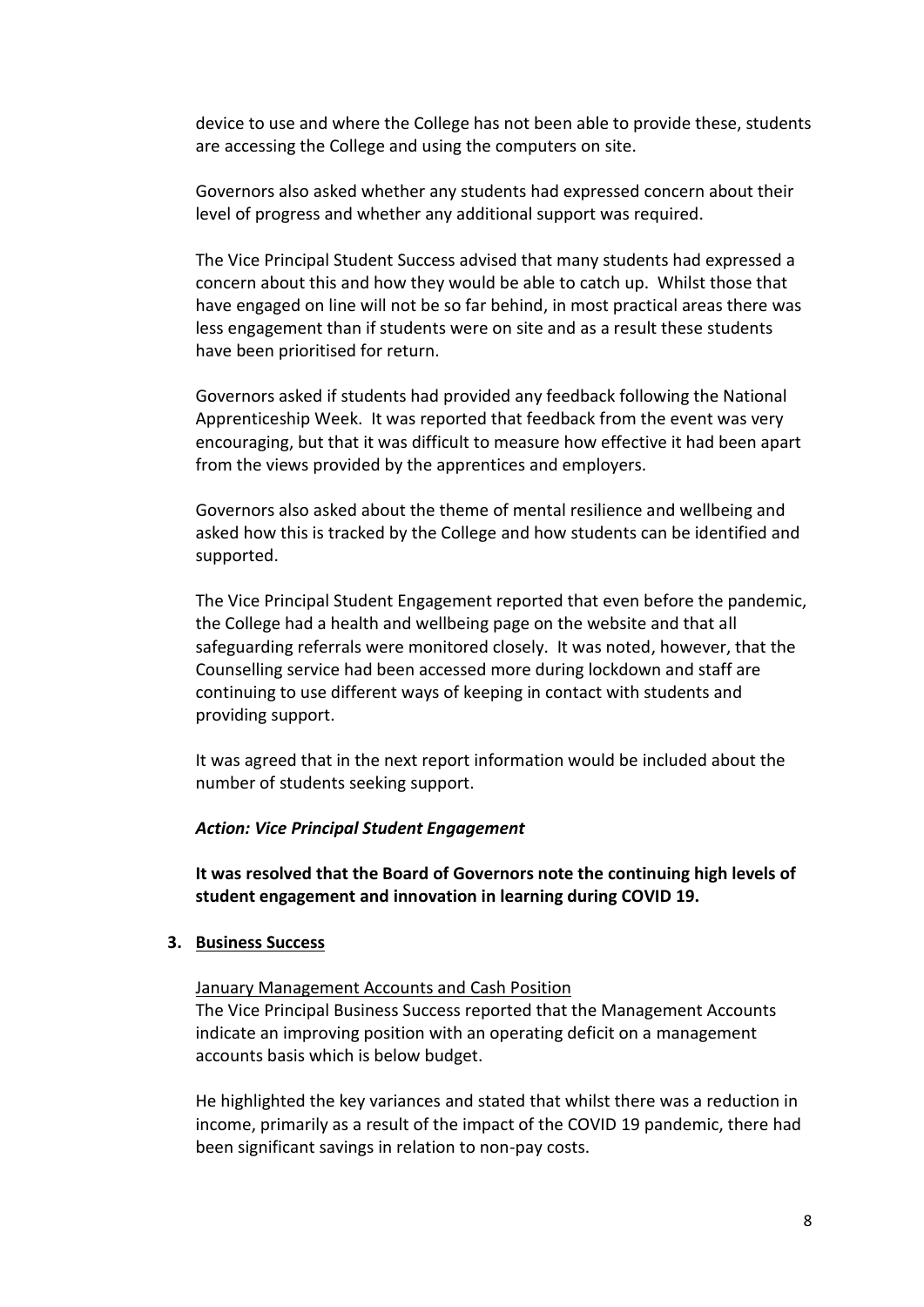As a result, there was an improvement in the forecast overall operating deficit for the year and it was anticipated that this would be improved further.

It was noted that the College had been partially successful in its case for in-year growth funding and that additional income was available from the Government COVID Response Fund which should be recognised in-year.

Whilst there remained risks around income recognition there are many positives including the discussions with the WMCA in relation to Plant, Rail and Electric Vehicles.

The Vice Principal Business Success highlighted the cash flow graph in the report and that the additional income, and an agreement from WMCA to 'flatten' the profile of payments, meant that the College was less likely to access its overdraft in the March/April period.

Governors thanked the Vice Principal Business Success and his colleagues for their efforts in improving the College's position.

### **It was resolved that the Board of Governors note the January management accounts and cashflow.**

#### 2019/20 Financial Statements

The Vice Principal Business Success reported that the College was waiting for the Bank to issue two letters, the first being a waiver letter in relation to the breach of covenant and the second relating to a deed of variation.

It was noted that the Financial Statements had been approved at the meeting of the Board of Governors on 24 February 2021, subject to final review by the Chair and the Chair of the Audit Committee. However, there was a need for the Board of Governors to formally approve the deed of variation. If possible, this would be included for consideration at the Special Meeting of the Board on 29 March 2021.

#### Value for Money

The Vice Principal Business Success reported that the College's procurement function provides an excellent service and drives value for the College.

He highlighted that the report includes detailed information relating to the processes for ensuring value for money and the significant activities that took place during 2019/20.

Governors welcomed the report and asked whether there was any opportunity for the College's social value to be reflected, even though this may be difficult to quantify.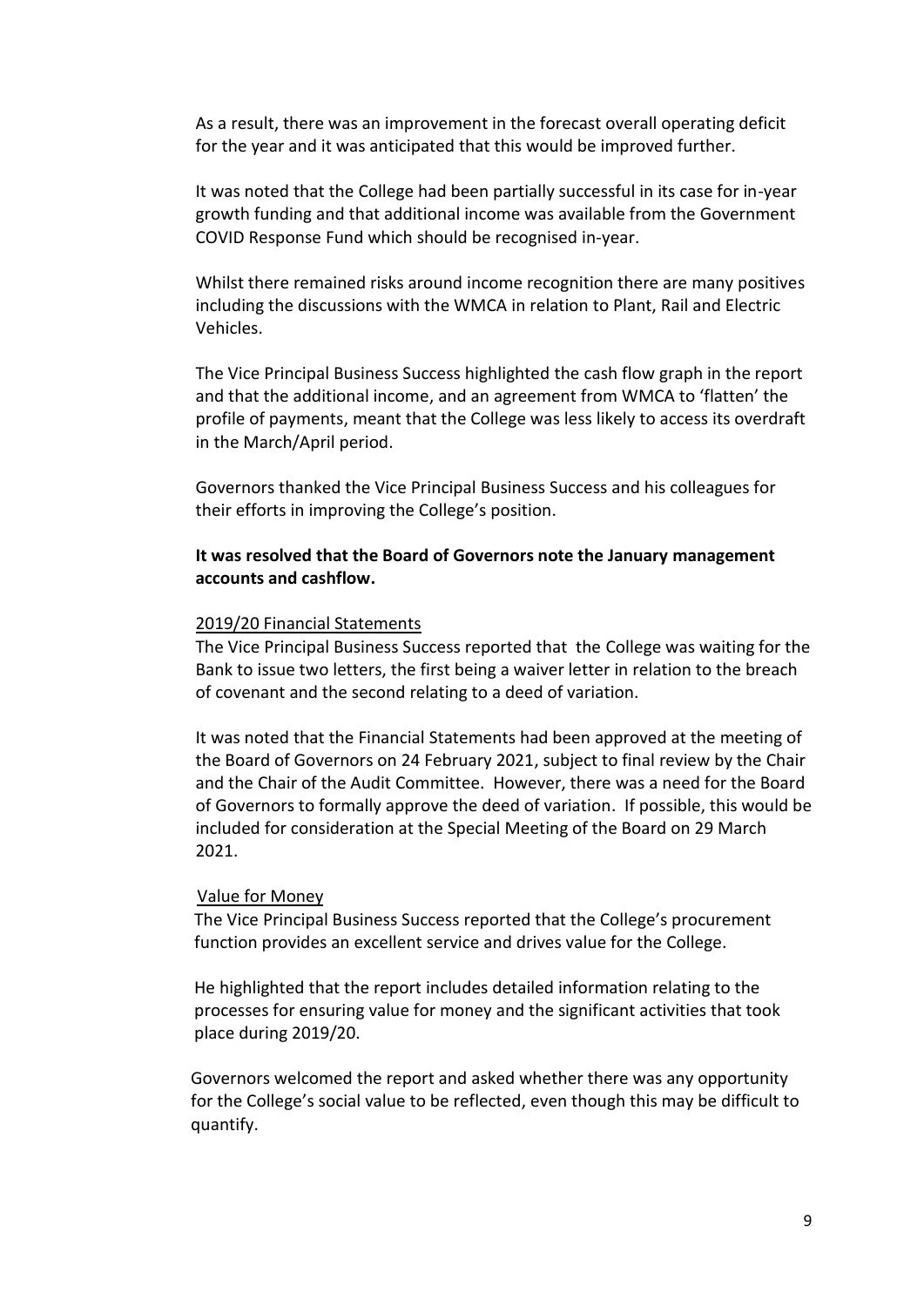The Principal advised that this is something that is being discussed as part of the Anchor Network and other sub-group meetings.

### Contract approvals

The Vice Principal Business Success reported that there were two additional matters that he wished to bring to the attention of the Board of Governors for approval.

The first related to the tender for the College's new Firewall and Governors were advised that this had been via the standard procurement process, with the recommendation being that the contract be awarded to the lowest priced tender Nike Consulting.

### **It was resolved that the contract for the new Firewall be awarded to Nike consulting.**

The second matter was related to the EV launch that had taken place recently and the intention of the College to partner with DBS, an external organisation, in order to deliver the provision.

Governors were advised that further information will be provided in the next report on sub-contracting provision as the value had yet to be fully quantified.

### *Action: Vice Principal Business Success*

It was anticipated however that this would provide a significant return for the College.

 **The Board of Governors approved that the College enter into a subcontracting agreement with DBS and that the value of the provision be reported as it is quantified and as part of the next sub-contracting report.**

### **26/21 CHAIR'S ACTION (ITEM 9)**

The Chair reported that at the last meeting of the Board of Governors two recommendations relating to the awarding of contracts had not been approved as relevant information had not been provided.

In view of the need to move quickly to award the contracts however, it was noted that the information had subsequently been provided to the Chair who had approved the contracts in accordance with the Financial Regulations.

### **It was resolved that the Board of Governors endorse the approval by the Chair that:**

- **- the contract for the installation of rail training tracks at Wellington Road be awarded to Stoke Alliance Services Ltd.**
- **- the contract for the supply and installation of CCTV and access control equipment be awarded to Sitewatch Fire and Surveillance Ltd.**